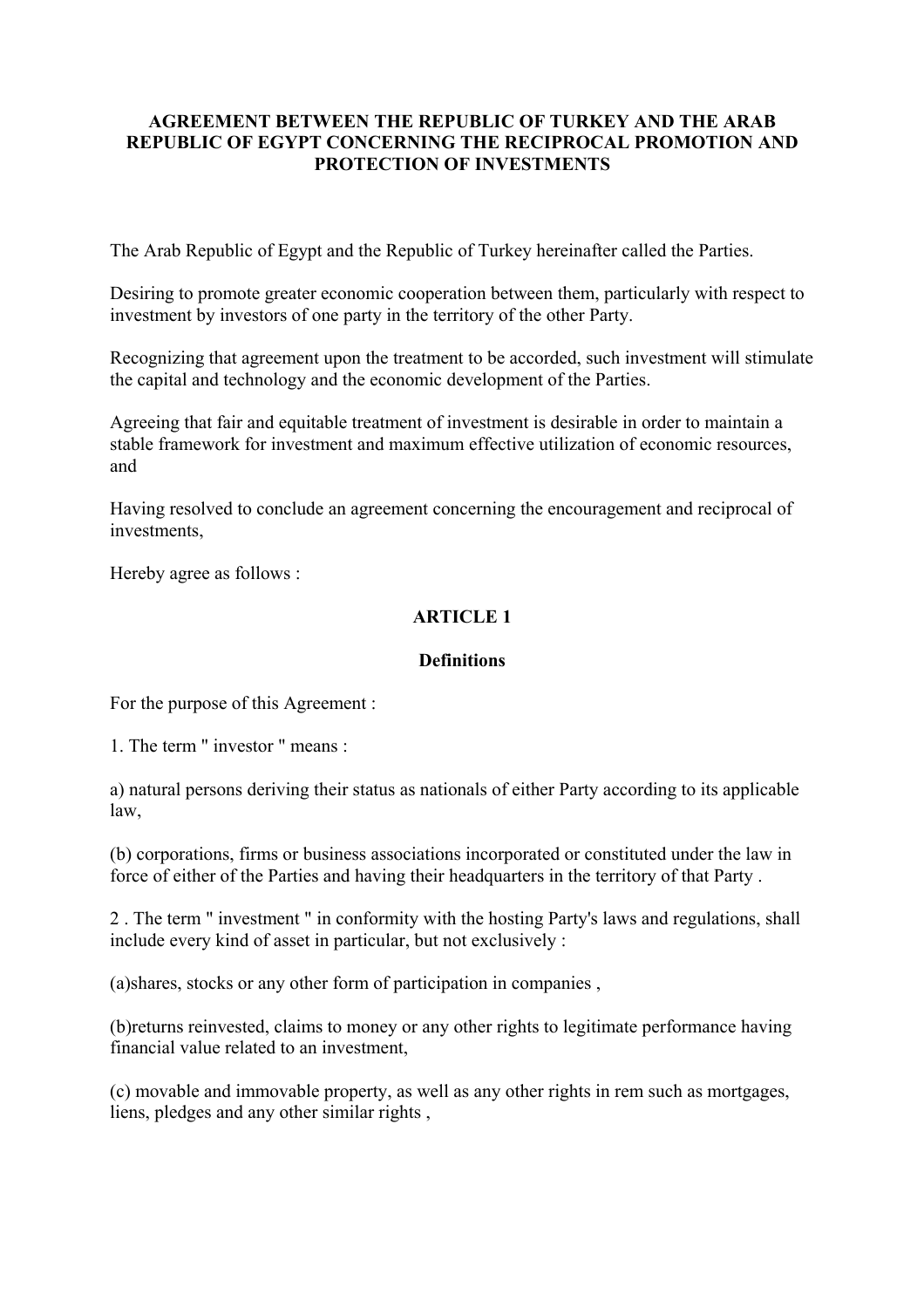(d)copyrights, industrial and intellectual property rights such as patents, licenses, industrial designs, technical processes, as well as trademarks, goodwill, know -how and other similar rights ,

(e) business concessions conferred by law or by contract, including concessions to search for, cultivate, extract or exploit natural resources on the territory of each Party as defined hereafter .

3 . The term " returns " means the amounts yielded by an investment and include particular, though not exclusively profit, interest and dividends .

4 . The term " territory " includes the land boundaries, maritime areas and the continental shelf delimited by mutual agreement between the parties concerned over which the Party hosting the investment has sovereign rights or jurisdiction in accordance with international law .

### **ARTICLE II**

#### **Promotion and Protection of Investments**

1.Each Party shall permit in its territory investments, and activities associated therewith, on a basis no less favourable than that accorded in similar situations to investments of investors of any third country within the framework of its laws and regulations .

2.Each Party shall accord to these investments, once established, treatment on less favourable than that accorded in similar situations to investments of its investors or to investments of investors of any third country, whichever is the most favourable .

3. Subject to the laws and regulations of the Parties relating to the entry, sojourn and employment of aliens :

(a)National of either Party shall be permitted to enter and remain in the territory of the other Party for purposes of establishing, developing, administering or advising on the operation of an investment to which they, or an investor of the first party that employs them, have committed or are in the process of committing a substantial amount of capital or other resources,

(b) Companies which are legally constituted under the applicable law and regulations of one Party, and which are investments of investors of other Party, shall permitted to engage managerial and technical personnel of their choice, regardless of nationality .

4. The provisions of this Article shall have no effect in relation to following agreements entered into by either of the Parties :

(a) relating to any existing or future customs unions, regional economic organization or similar international agreements,

(b) relating wholly or mainly to taxation .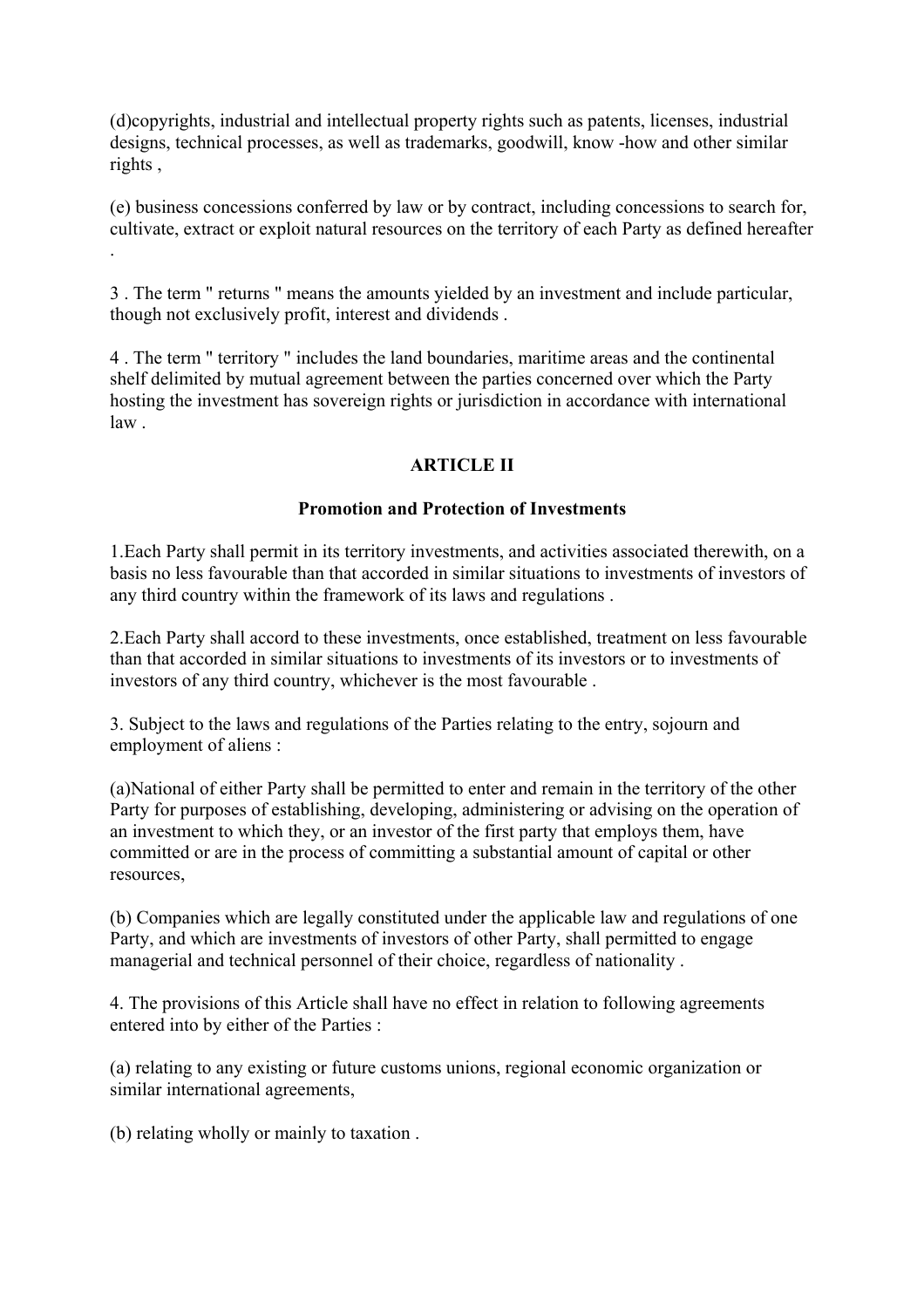# **Article III**

#### **Expropriation and Compensation**

1. Investments shall not be expropriated, nationalized or subject, directly, or indirectly to measures of similar effects except for a public purpose, in a non-discriminatory manner, upon payment of prompt, adequate and fair compensation, and in accordance with due process of law and the general principles of treatment provided for in Article II of this Agreement.

2. The parties will take into consideration that Compensation will be fair and adequate to the value of the expropriated investment before the expropriatory action was taken or became known. Compensation shall be paid without unjustified delay and be freely transferable as described in paragraph 2 Article IV.

3. Investors of either Party whose investments suffer losses in the territory of the other Party owing to war, insurrection, civil disturbance or other similar events shall be accorded by such other Party treatment on less favourable than that accorded to its own investors or to investors of any third country, which ever is the most favourable treatment, as regards any measures it adopts in relation to such losses.

# **ARTICLE IV**

# **Repatriation and Transfer**

1. Each Party shall permit in good faith all transfers related to an investment to be made freely and without unreasonable delay into and out of its territory such transfers include:

(a) returns,

(b) proceeds from the sale or liquidation of all or any part of an investments,

(c) compensation pursuant to Article III,

(d) reimbursements and interest payments deriving from loans in connection with investments,

(e) salaries, wages and other remunerations received by the nationals of one Party who have obtained in the territory of the other Party the corresponding work permits relative to an investment,

(f) payments arising from an investment dispute.

2. Transfers shall be made in the convertible currency in which the investment

has been made or in any convertible currency at the rate of exchange in force in the host country at the date of transfer, unless otherwise agreed by the investor and the hosting Party.

# **ARTICLE V Subrogation**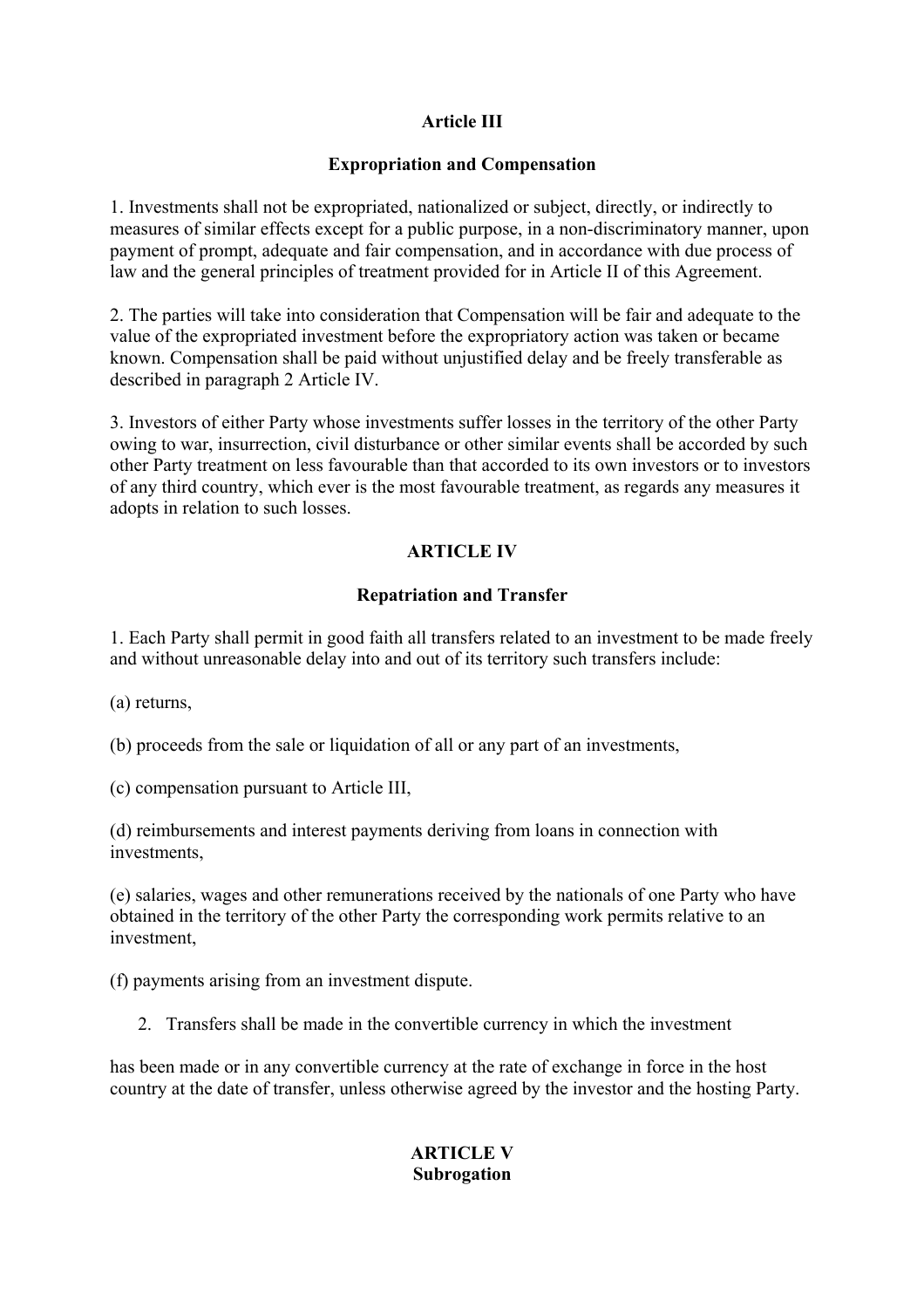1.If the investment of an investor of one Party is insured against non-commercial risks under a system established by law, any subrogation of the insurer which stems from the terms of the insurance agreement shall be recognised by the other Party.

2. The insurer shall not be entitled to exercise any rights other than the rights which the investor would have been entitled to exercise.

3. Disputes between a Party and an insurer shall be settled in accordance with the provisions of Article VII of this Agreement.

#### **ARTICLE VI Derogation**

This agreement shall not derogate from:

(a) laws and regulations, administrative practices or procedures or administrative or adjudicatory decisions of either Party,

(b) international legal obligations, or,

(c) obligations assumed by either Party, including those contained in an investment agreement or an investment authorization,

That entitle investments or associated activities to treatment more favourable than that accorded by this Agreement in similar situations.

# **ARTICLE VII**

#### **Settlement of Disputes Between One Party and Investors of the Other Party**

1.Disputes between one of the Parties and an investor of the other Party, in connection with his investment, shall be notified in writing, including a detailed information, by the investor to the recipient Party of the investment. As far as possible, the investor and the concerned party shall endeavour to settle these disputes by consultations and negotiations in good faith.

2. If these disputes cannot be settled in this way within six months following the date of the written notification mentioned in paragraph 1, the dispute can be submitted, as the investor may choose, to:

a. the International Center for Settlement of Investment .

Disputes (ICSID) set up by the "Convention on Settlement of Investment Disputes between States and Nationals of other States" signed in Washington on March 18th, 1965 , in case both Parties of this treaty become signatories of this Convention,

b. an ad hoc court of arbitration laid down under the

Arbitration rules of procedure of the United Nations Commission for International Trade Law (UNCITRAL) , in case both parties are members of U.N.,

- c. the court of arbitration of the Paris international chamber of commerce,
- d. the Regional Cairo Center for International Commercial Arbitration
- e. The Istanbul Center for Commercial Arbitration.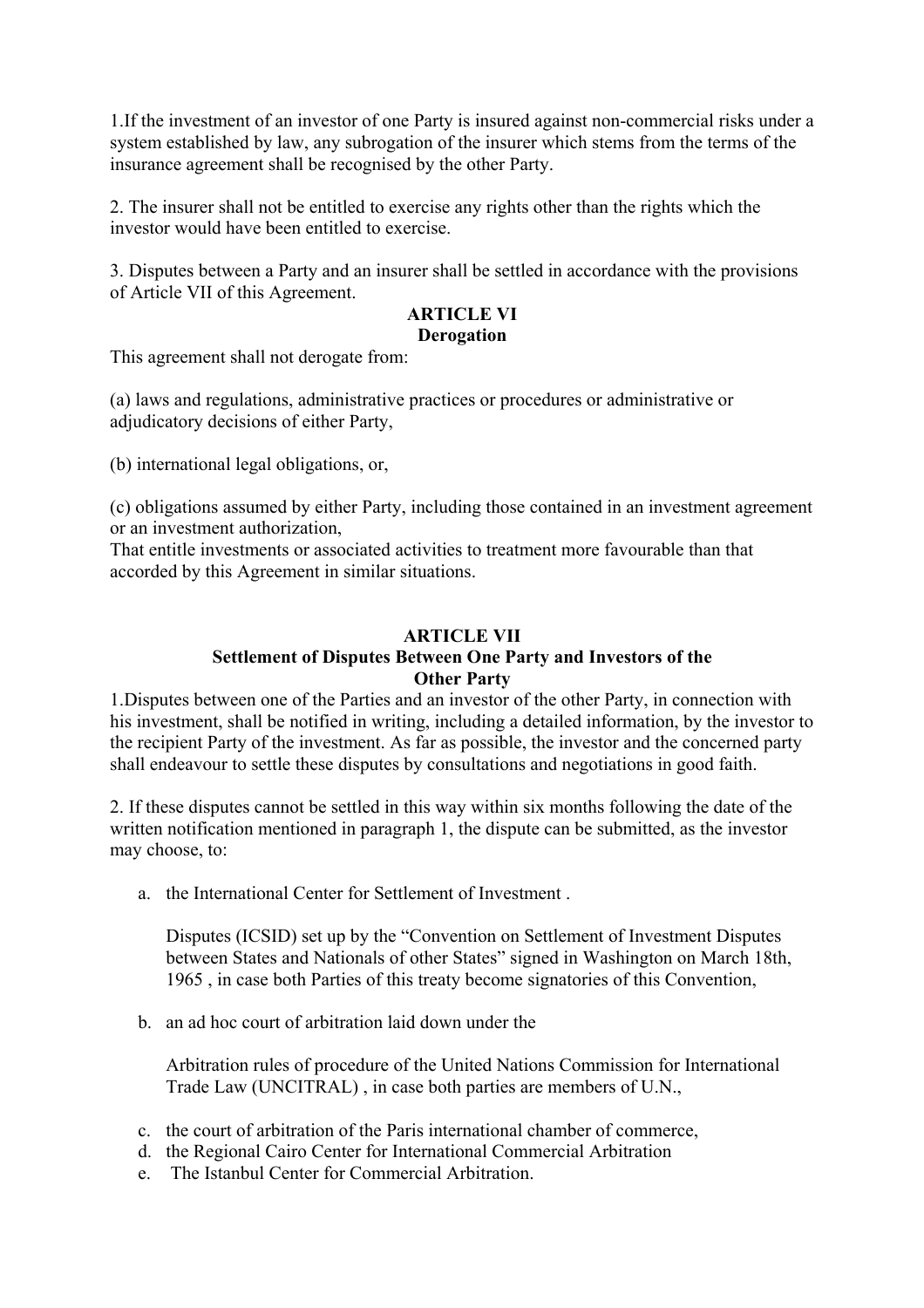Provided that, if the investor concerned has brought the dispute before the Courts of Justice of the Party that is a Party to the dispute and a final award has not been rendered within two years .

3. The arbitration awards shall be final and binding for all parties in dispute. Each Party commits itself to execute the award according to its national law.

### **ARTICLE VIII Settlement of Disputes Between the Parties**

1.The Parties shall seek in good faith and a spirit of cooperation a rapid and equitable solution to any dispute between them concerning the interpretation or application of this Agreement. In this regard, the Parties agree to engage in direct and meaningful negotiations to arrive at such solutions. If the Parties cannot reach an agreement within six months after the beginning of dispute between themselves through the foregoing procedure, the dispute may be submitted, upon the request of either Party, to an arbitral tribunal of three members.

2. Within two months of receipt of a request, each Party shall appoint an arbitrator. The two arbitrators shall select a third arbitrator as Chairman, who is a national of a third State. In the event either Party fails to appoint an arbitrator within the specified time, the other Party may request the president of the International Court of Justice to make the appointment.

3. If both arbitrators cannot reach an agreement about the choice of the Chairman within two months after their appointment the Chairman shall be appointed upon the request of either party by the President of the International Court of Justice.

4. If, in the cases specified under paragraphs (2) and (3) of this Article, the President of the International Court of Justices prevented from carrying out the said function or if he is a national of either Party, the appointment shall be made by the vice-President, and if the vice-President is prevented from carrying out the said function or if he is a national of either Party, the appointment shall be made by the most senior member of the Court who is not a national of either Party.

5. The tribunal shall have three months from the date of the selection of the Chairman to agree upon rules of procedure consistent with the other provisions of this Agreement. In the absence of such agreement, the tribunal shall request the President of the International Court of Justice to designate rules of procedure, taking into account generally recognized rules of international arbitral procedure and within the parameters provided for in the previous para.

6. Unless otherwise agreed, all submissions shall be made and all hearings shall be completed within eight months of the date of selection of the Chairman, and the tribunal shall render its decision within two months after the date of the final submissions or the date of the closing of the hearings, whichever is later. The arbitral tribunal shall reach it decisions, which shall be final and binding, by a majority of votes,

7. Expenses incurred by the Chairman, the other arbitrators, and other costs of the proceedings shall be paid for equally by the Parties. The tribunal may, however, at its discretion decide that a higher proportion of the costs be paid by one of the Parties.